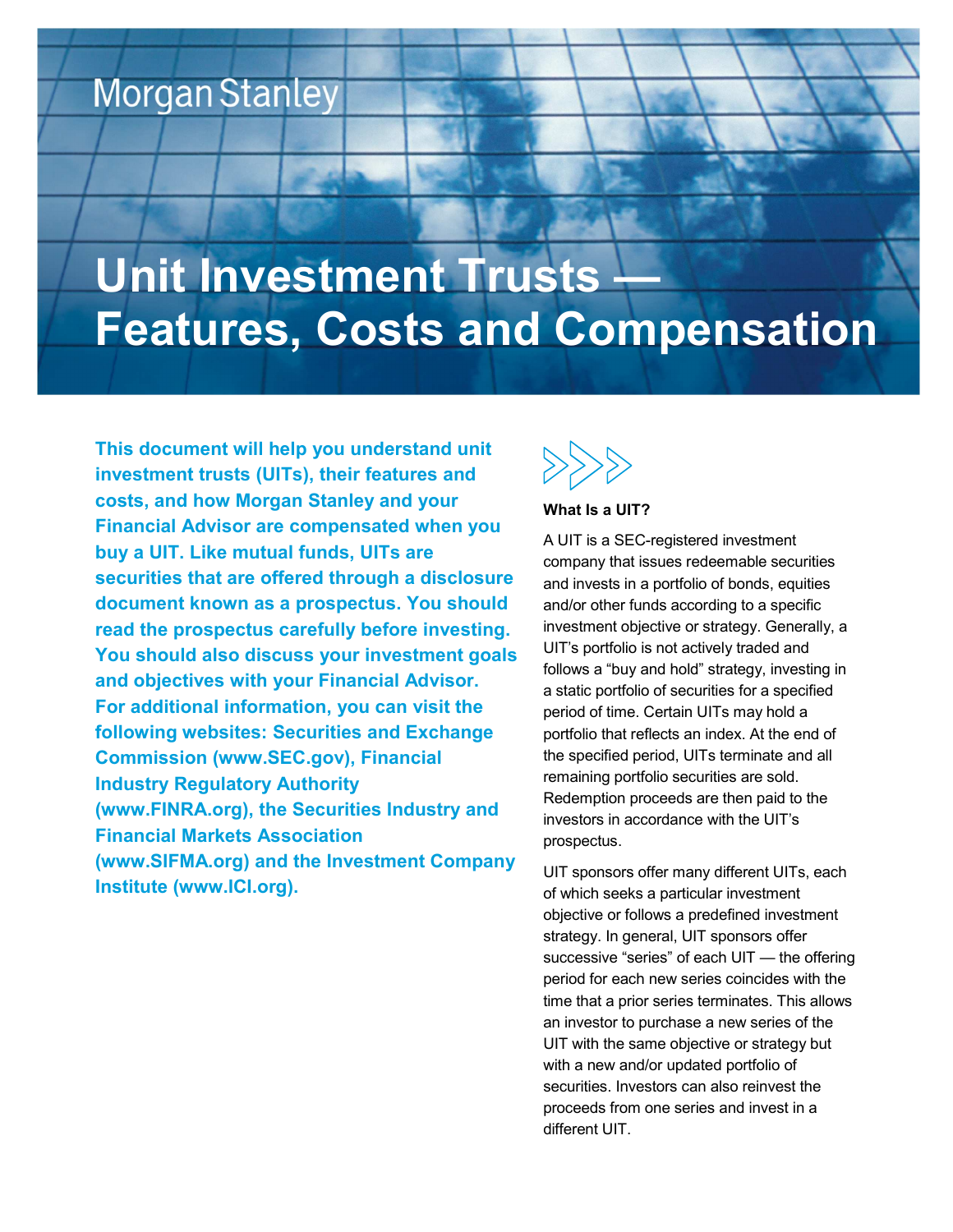# What Are the Costs Associated With Investing in UITs

All UITs have fees and expenses. These costs, like all investing costs, are important to understand because they decrease the return on your investment. UIT fees and expenses can be divided into sales charges and those that relate to the operation of the UIT.

SALES CHARGES: UITs assess sales charges on units you purchase in commission-based brokerage accounts. The sales charge for UITs may be composed of three components. First, an initial sales charge may be applied to your purchase amount. Second, most UITs assess a deferred sales charge. The deferred sales charge is generally deducted in periodic installments following the end of the initial offering period. Finally, most, but not all, UITs assess a creation and development (C&D) fee that compensates the UIT sponsor for creating and developing each UIT, including determining the UIT's investment objectives and policies, selecting portfolio securities and other functions.

For UITs that have C&D fees, the C&D fee, which varies among UITs, is generally paid in full at the end of the initial offering period regardless of how long an investor holds the UIT. Some UITs, however, charge C&D fees that are assessed as a percentage of the average daily net assets of the UIT (i.e., a "Daily Accrued" fee), which means that an investor will only pay C&D fees for the time they are invested. As a result, in addition to the size of a UIT's C&D fees, investors should consider whether it is possible to invest in a UIT that has a Daily Accrued C&D fee. If you hold a UIT with a Daily Accrued C&D fee and another UIT without a Daily Accrued C&D fee, you should consider the impact of such C&D fees if you redeem your UIT investments.

UITs may be offered through fee-based investment advisory accounts. UIT units purchased through a fee-based investment advisory account are not assessed initial sales charges or deferred sales charges; however, any applicable C&D fees still apply. The advisory account's fee will also be applied to the UIT asset value.

ORGANIZATION COSTS / OPERATING EXPENSES: In general, all UITs make a charge against the UIT portfolio's assets for amounts expended to organize the trust itself. Please note that these organization

costs, which vary among UITs, are generally paid in full at the end of a UIT's initial offering period. As a result, you will pay the full amount of any such organization costs even if you redeem your position in the UIT prior to the UIT's termination date. Organization costs can be significant, representing one-third or more of the total expense of owning a UIT. UITs also often separately deduct for operating expenses, including portfolio supervision, bookkeeping, administrative costs and trading expenses. These amounts will vary with each UIT.

NOTE: Each UIT is different and specific fees and charges may be referred to by different names. Actual charges may differ based on the duration of the UIT and the terms of each UIT's prospectus. Longer-duration UITs generally have higher sales charges. This summary is intended to be a general overview. You should review the terms of the prospectus for any UIT you intend to purchase.

#### How Morgan Stanley and Your Financial Advisor Are Compensated When You Buy UITs From an Unaffiliated Sponsor

Unaffiliated UIT sponsors compensate Morgan Stanley when we sell their UITs, except when purchased through a fee-based investment advisory account. Morgan Stanley receives a portion of the maximum sales charge, referred to as the dealer concession. For example, if the maximum sales charge is 1.85%, Morgan Stanley expects to receive as a dealer concession up to 1.25%. The difference between the maximum sales charge and dealer concession is retained by the UIT sponsor. Each UIT prospectus describes the applicable sales charge and dealer concession. We pay all or a portion of the dealer concession to our Financial Advisors based upon Morgan Stanley standard compensation formulas, which are the same regardless of which UIT you purchase. However, as noted above, some UITs impose higher sales charges than others, which can increase the amount paid to your Financial Advisor.

Although clients do not pay initial and/or deferred sales charges on UITs purchased through a feebased investment advisory account, the advisory account's fee will be applied to the UIT asset value, a portion of which is shared with your Financial Advisor.

In addition to the dealer concession, UIT sponsors generally pay Morgan Stanley additional sales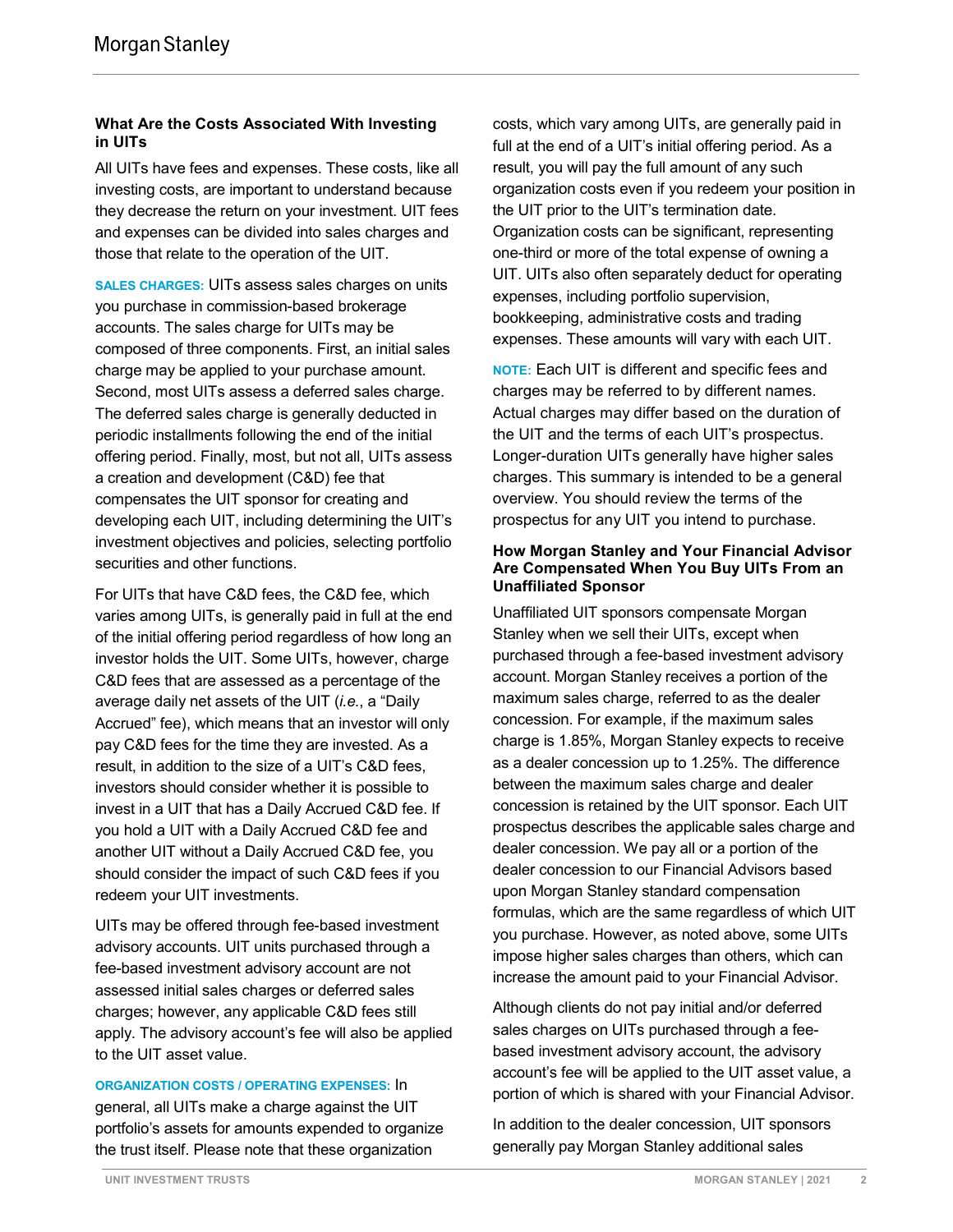concessions based on the overall volume of UIT sales in a particular trust during the initial offering period. The sales volume required to be eligible to receive these additional amounts vary by UIT sponsor and by trust, and the additional amounts that Morgan Stanley receives for such sales may also differ. Amounts may be up to 0.175% in addition to the standard dealer concession. Morgan Stanley generally retains the additional volume-based concessions it receives and does not pay any portion of such amounts to your Financial Advisor. Morgan Stanley does not receive an additional volume-based concession on units purchased through fee-based investment advisory accounts.

UIT sponsors make such payments out of the UIT sponsor or other affiliate's revenues or profits, and not from the UIT's assets. However, UIT affiliate revenues or profits may in part be derived from fees earned for services provided to, and paid for by, the UIT.

### How Morgan Stanley and Your Financial Advisor Are Compensated When You Buy UITs Sponsored by Morgan Stanley

Morgan Stanley receives a gross underwriting commission on sales of its proprietary UITs in commission-based brokerage accounts. The gross underwriting commission is equal to the sum of any initial sales charge and the deferred sales charge. We pay a portion of these amounts to our Financial Advisors similar to the amounts that they receive when selling an unaffiliated UIT. UITs purchased through a fee-based investment advisory account are not assessed a gross underwriting commission; however, as noted, the advisory account's fee will be applied to the UIT asset value, a portion of which is shared with your Financial Advisor.

In general, in addition to the gross underwriting commissions described above, for proprietary UITs deposited prior to March 30, 2021, Morgan Stanley receives the above-described C&D fee, which compensates Morgan Stanley for the creation and development of each UIT, including the determination of the investment objectives and policies, selecting portfolio securities and other functions, and an annual fee for the administrative and other services which it provides during the life of each UIT. Morgan Stanley is also reimbursed for amounts expended to organize

each UIT. Please see the above section entitled "Organization Costs / Operating Expenses" for more information regarding these types of fees.

For proprietary UITs deposited on or after March 30, 2021, Morgan Stanley receives any applicable gross underwriting commissions in addition to being reimbursed for amounts expended to organize each UIT.

These facts present a conflict of interest for Morgan Stanley and our Financial Advisors to the extent they lead us to focus on proprietary UITs instead of unaffiliated UITs, and in particular, proprietary UITs that pay Morgan Stanley C&D fees and other ongoing expenses. In order to mitigate this conflict, Financial Advisors and their Branch Office Managers do not receive additional compensation for recommending any proprietary UITs.

# Access to Branches, Expense Payments and Data Analytics Fees

Morgan Stanley provides UIT sponsors, many of which also sponsor other investment products such as mutual funds and exchange-traded funds, with opportunities to sponsor meetings and conferences, and grants them access to our branch offices and Financial Advisors for educational, marketing and other promotional efforts. Some UIT sponsors also work closely with our branch offices and Financial Advisors to develop business strategies and plan promotional events for clients and prospective clients and educational activities. UIT sponsors or their affiliates, with regard to UITs or other investment products offered through Morgan Stanley, make payments to Morgan Stanley in connection with these promotional efforts to reimburse Morgan Stanley for expenses incurred for sales events and training programs as well as client seminars, conferences and meetings. UIT sponsors also invite our Financial Advisors to attend events. Expense payments may include meeting or conference facility rental fees and hotel, meal and travel charges.

In addition, Morgan Stanley provides UIT sponsors with the opportunity to purchase sales data analytics regarding UITs and other investment products.

These facts present a conflict of interest for Morgan Stanley and our Financial Advisors to the extent they lead us to focus on UITs from those sponsors,